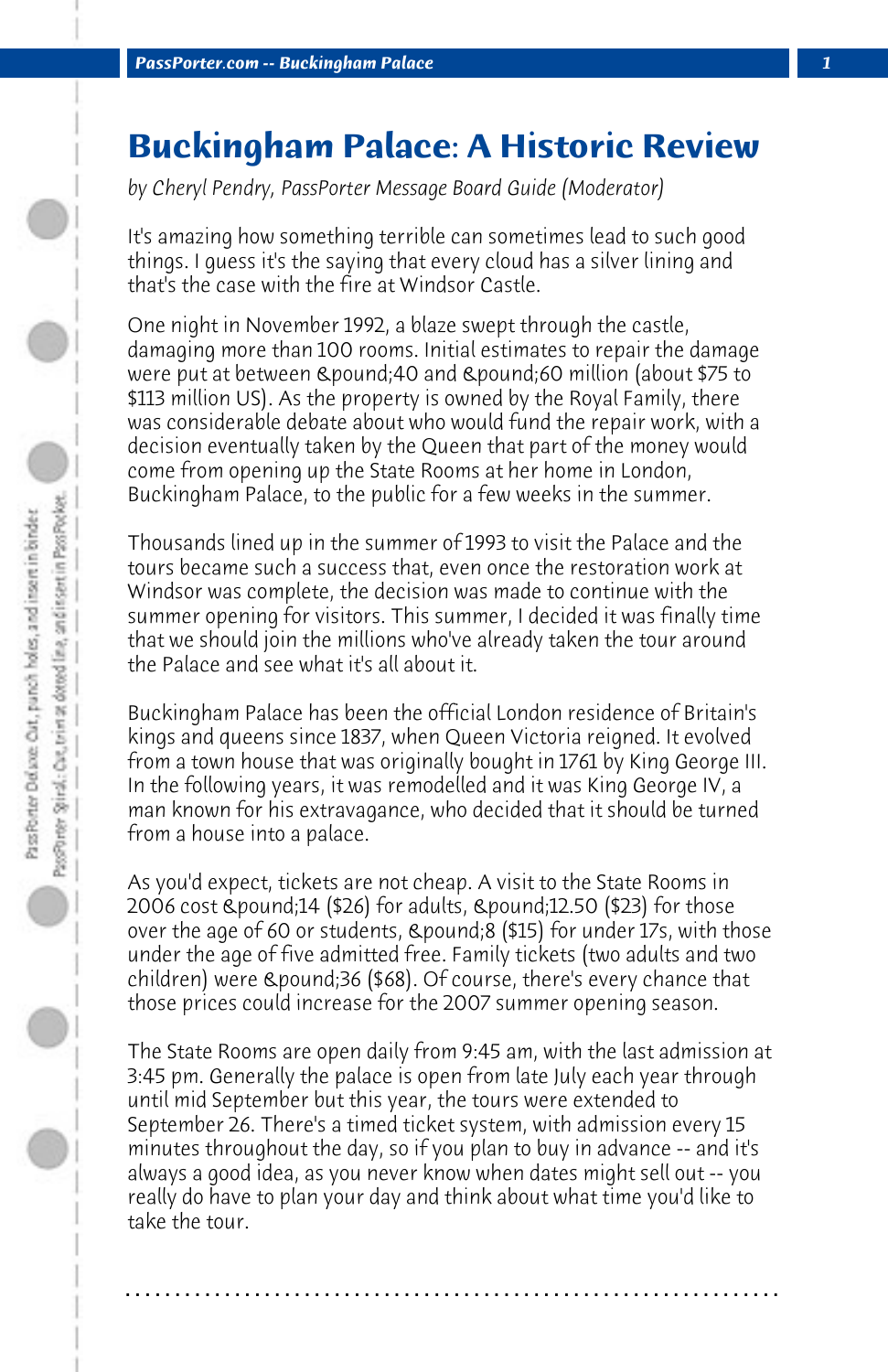So what do you get for your money? The tour takes you through a selection of State Rooms, nearly 20 in total. Most of them are used throughout the year by the Queen to receive visiting dignitaries from around the world, be they members of other royal families, presidents or prime ministers. The rooms are also used to welcome members of the diplomatic service who work on Britain's behalf in embassies around the world, and for those fortunate enough to receive awards in either the Queen's Birthday Honours List or the New Year's Honours List. Suffice to say that without paying the money for the tour, most of us would never be lucky enough to see the inside of these rooms.

Without a doubt, the highlight of the tour is the magnificent Ballroom, an enormous room 14 meters high, 34 meters long and 18 meters wide - that's 46 feet by 112 feet by 59 feet in non-British measurements! The room can accommodate more than 1,000 people and quite often does on various occasions, but it can also seat 160 guests at a long horseshoe-shaped table.

What strikes you almost as soon as you enter Buckingham Palace is that the whole building is beautifully understated, compared to some of the lavish palaces that Europe has to offer. Many of the State Rooms have a theme of gold and red, in keeping with most people's ideas of the colors that most represent royalty. That's the case in the Ballroom and in the neighboring State Dining Room, which offers stunning views over the Royal grounds.

Other highlights on the tour include the Blue Drawing Room, complete with the Table of the Grand Commander. It becomes apparent on your visit that one of the Kings, George IV, was a great collector of art and this is a good example. At first glance, the table doesn't look that special, that is, until you realize that it's made out of porcelain. Once you know that, you can't take your eyes off it, as you can't believe that anyone could do such intricate work on porcelain.

You get to see examples of royal history everywhere. The Music Room is where the Queen's three eldest children, along with Princes William and Harry, were baptised and the Throne Room is where the official wedding photos were taken when the Queen married the Duke of Edinburgh in 1947. Perhaps the most interesting snippet we learned was that the White Drawing Room comes complete with a disguised entrance through to the Queen's private apartments. The door is hidden in an ornate cupboard at one end of the room and we only spotted it because the door was open ajar at the time we visited!

The tour is self guided, using an audio tour, so you can linger for as long as you like in each of the rooms. Once you complete your tour of the

**. . . . . . . . . . . . . . . . . . . . . . . . . . . . . . . . . . . . . . . . . . . . . . . . . . . . . . . . . . . . . . . . . .**